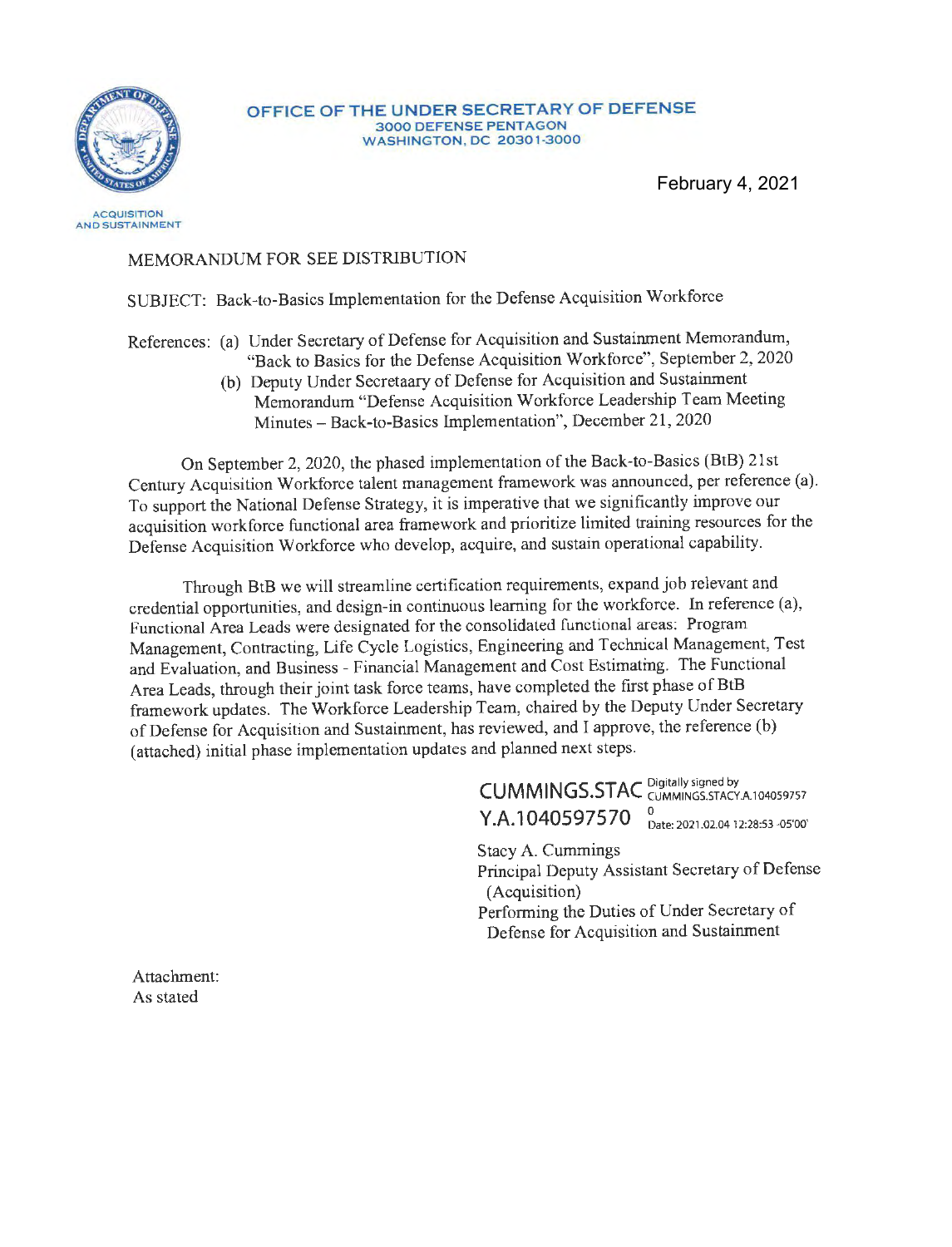DISTRIBUTION:

UNDER SECRETARY OF DEFENSE FOR RESEARCH AND ENGINEERING UNDER SECRETARY OF DEFENSE (COMPTROLLER)/CHIEF FINANCIAL OFFICER OF THE DEPARTMENT OF DEFENSE UNDER SECRETARY OF DEFENSE FOR PERSONNEL AND READINESS UNDER SECRETARY OF DEFENSE FOR INTELLIGENCE AND SECURITY DIRECTOR OF COST ASSESSMENT AND PROGRAM EVALUATION CHIEF INFORMATION OFFICER OF THE DEPARTMENT OF DEFENSE SERVICE ACQUISITION EXECUTIVES DIRECTORS OF DEFENSE AGENCIES AND FIELD ACTIVITIES DEFENSE ACQUISITION WORKFORCE LEADERSHIP TEAM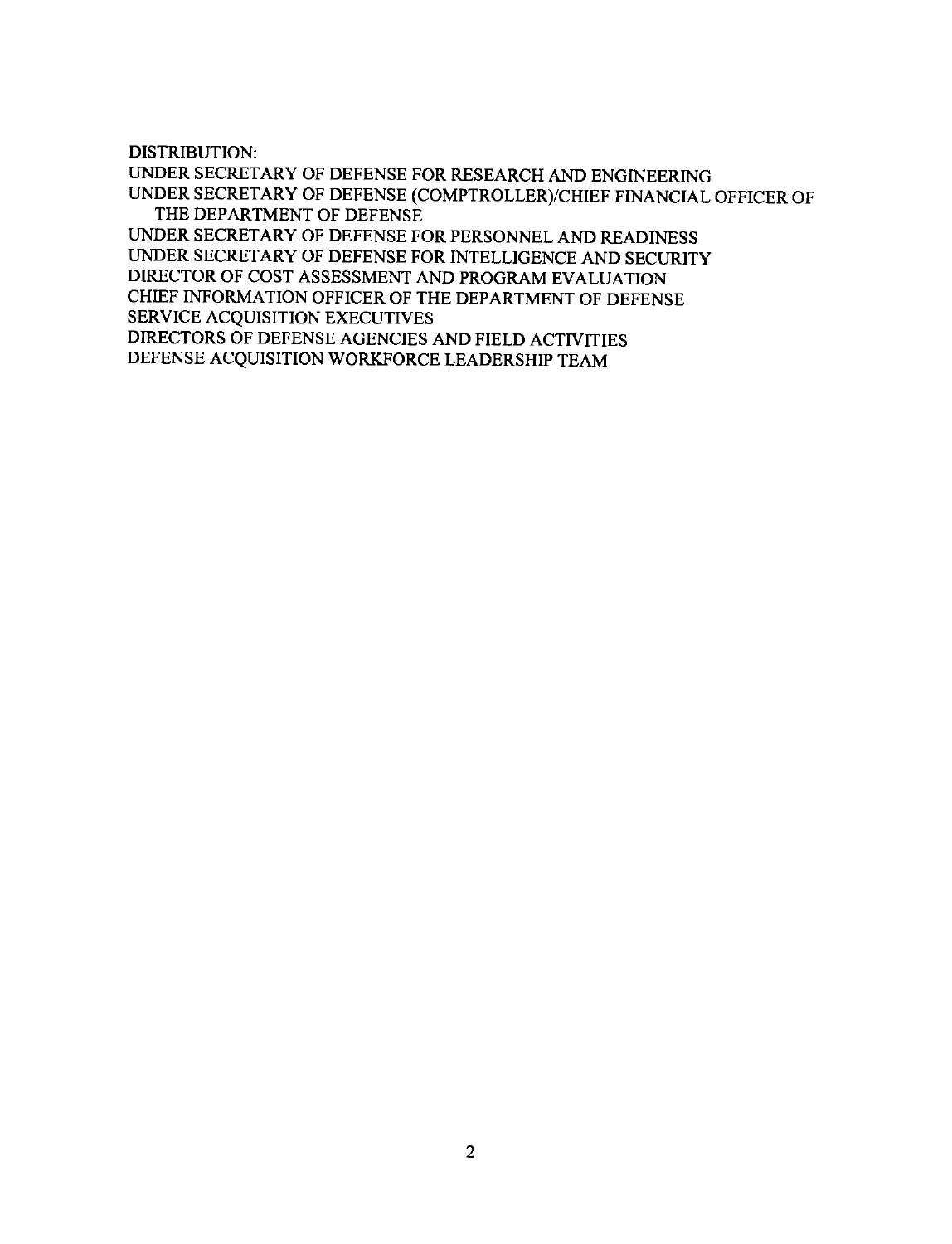Attachment 1



#### **THE DEPUTY UNDER SECRETARY OF DEFENSE 30 1 5 DEFENSE PENTAGON WASHINGTON. DC 2 030 1-3015**

**DEC 2 1 2020** 

### MEMORANDUM FOR SEE DISTRIBUTION

SUBJECT: Defense Acquisition Workforce Leadership Team (December 10, 2020) Meeting Minutes - Back-to-Basics Implementation

References: (a) Office of the Under Secretary of Defense for Acquisition and Sustainment Memorandum, "Back to Basics for the Defense Acquisition Workforce", September 2, 2020

- (b) Department of Defense Instruction 5000.66, "Defense Acquisition Workforce, Education, Training, Experience, and Career Development Program," July 27, 2017, Change 2, September 13, 2019
- (c) Defense Acquisition Workforce Program Desk Guide, July 20, 2017

On September 2, 2020, Ms Lord, Under Secretary of Defense for Acquisition and Sustainment, announced the phased implementation of the Back-to-Basics (BtB) streamlined acquisition workforce talent management framework and new governance structure with planned implementation October I, 2021. The reference (a) designated Functional Area Leaders for Program Management, Contracting, Life Cycle Logistics, Engineering and Technical Management, Test and Evaluation, and Business - Financial Management and Cost Estimating. The Functional Area Leaders have completed the first phase of recommended framework updates.

As Chair of the Defense Acquisition Workforce Leadership Team (WLT), I approve the following meeting minutes relating to the first phase of proposed Functional Area framework changes reviewed and finalized at the December 10, 2020 WLT meeting.

As part of the next phase of implementation, the Functional Area Leaders agreed at the WLT meeting to revise their Functional Area Position Category Descriptions (PCDs) and provide them to Human Capital Initiatives by January 22, 2021. In addition, the Service/Component Acquisition Executive representatives agreed to review all designated acquisition positions and update PCDs, as appropriate, to implement the Back-to-Basics framework of six consolidated functional areas. The Components intend to complete the review and position designation updates by July 31, 2021. It is anticipated that reference b will be updated by October 1, 2021, at which time, the defense acquisition workforce will consist only of positions designated as one of the six consolidated functional areas and acquisition workforce members who are not already certified will become subject to new BtB position certification requirements.

The following re/de-coding guidance is provided to components for completing the position designation review, which includes recoding to other functional areas if appropriate.

- Production, Quality and Manufacturing into Engineering and Technical Management
- Science and Technology Manager into Engineering and Technical Management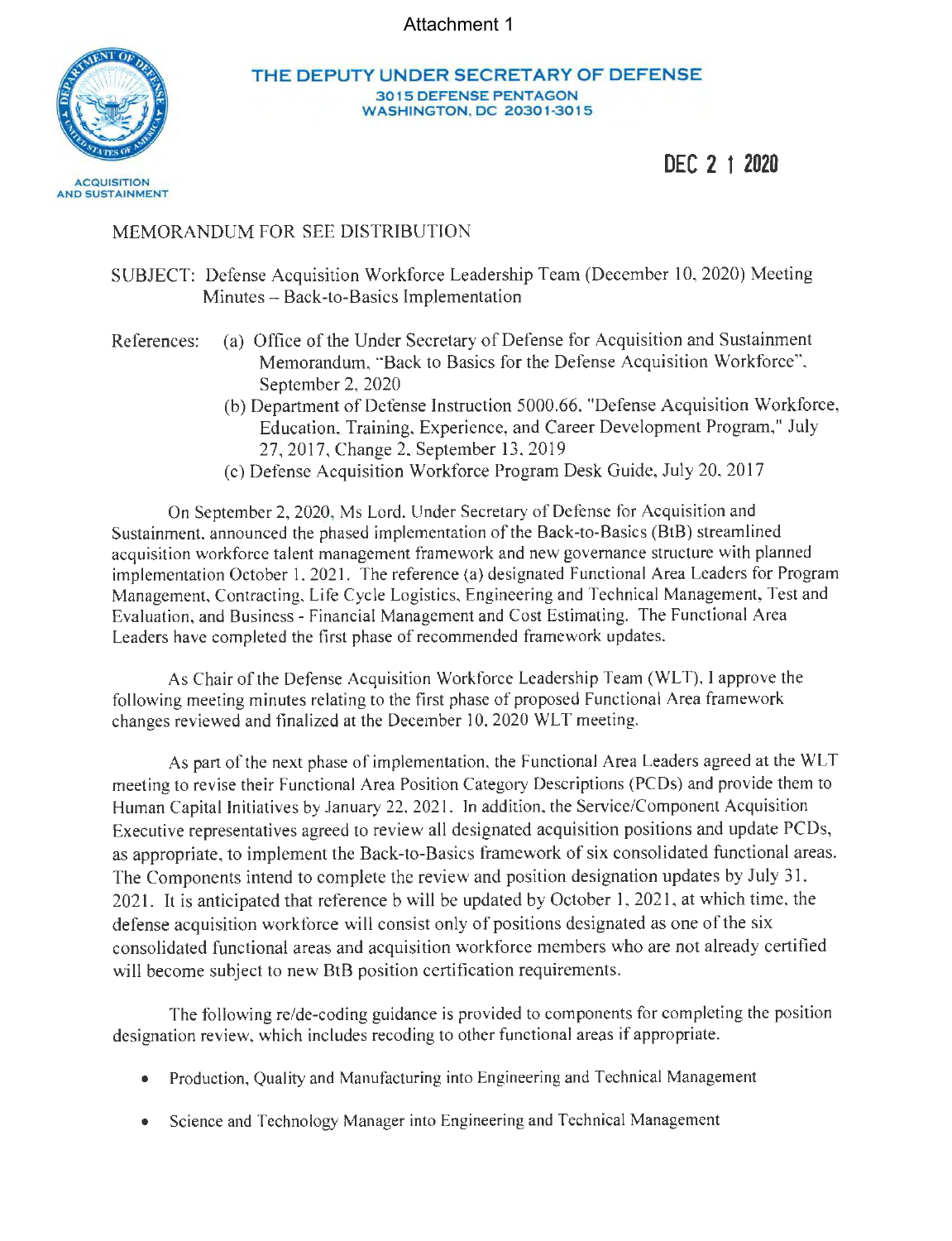- Purchasing into Contracting
- Industrial Contract Property Management into Contracting
- $\bullet$  Business Financial Management and Cost Estimating  $-$  (separate codes for Financial Management and Cost Estimating)
- Information Technology into Program Management or Engineering and Technical Management according to job duties and responsibilities
- Auditing: Decode from A WF. Training provided by the Defense Contract Audit Institute.
- Acquisition Attorneys: Decode from the AWF. Training as determined by Components.
- Facilities Engineering: Decode from the A WF. Training as determined by Components.

The designated Functional Area Leads have identified Subject Matter Leaders (Attachment I) responsible for deployment and sustainment of training and/or credentials for the following high priority acquisition knowledge areas: Intellectual Property, Small Business, Services Acquisition, Earned Value Management, International Acquisition (Security Cooperation), Acquisition Intelligence, Software Acquisition Management, Software Development, Information Technology, and Requirements. These knowledge areas will be tracked by the WLT. Functional Area Leads will identify, using subject matter experts as appropriate, targeted and cross functional training and/or credential requirements for the remaining acquisition knowledge areas.

The Office of Human Capital Initiatives will ensure that references band c are updated accordingly.

White a set

Alan R. Shaffer

Attachment: As stated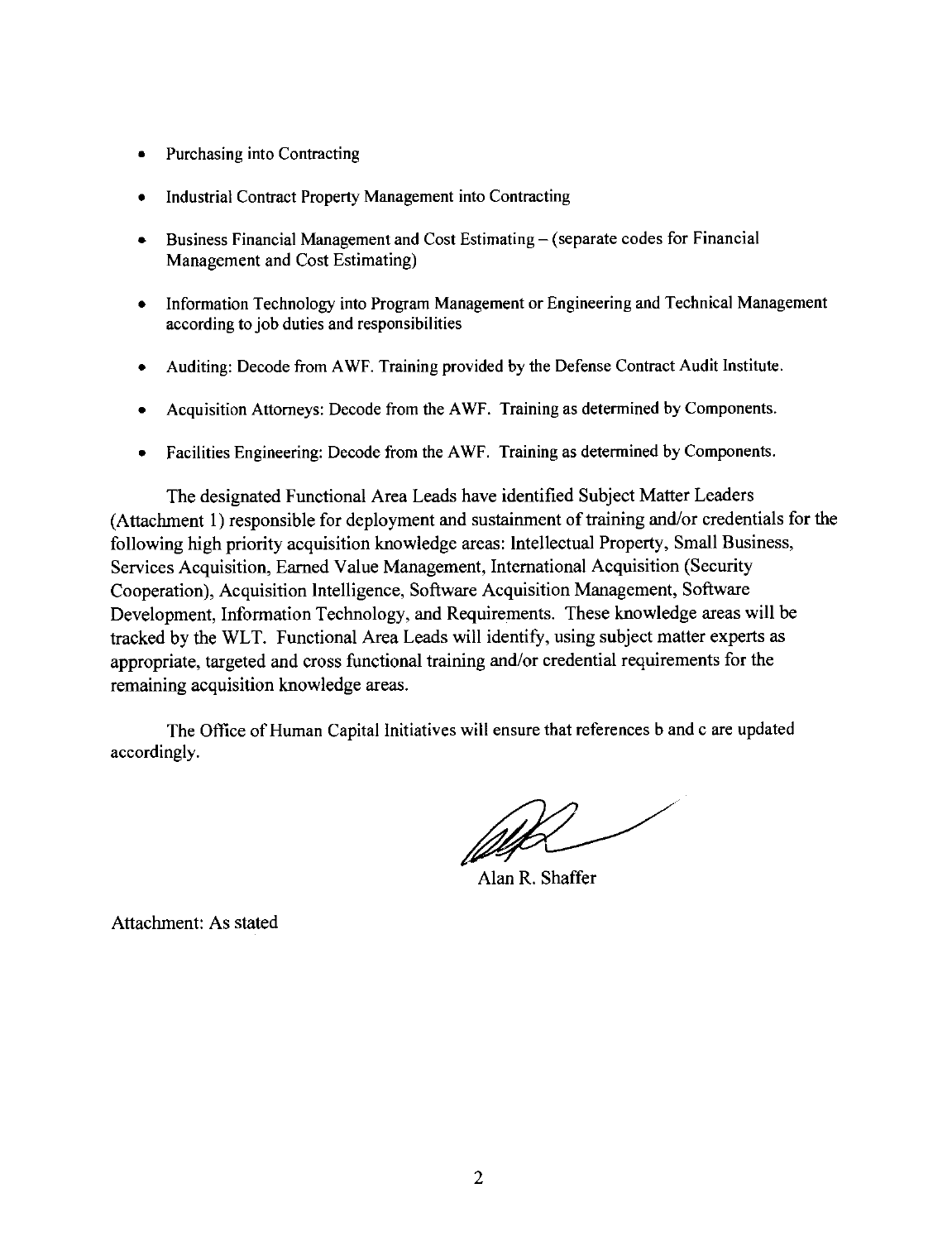DISTRIBUTION:

CHIEF INFORMATION OFFICER OF THE DEPARTMENT OF DEFENSE UNDER SECRETARY OF DEFENSE FOR RESEARCH AND ENGINEERING UNDER SECRETARY OF DEFENSE (COMPTROLLER)/CHIEF FINANCIAL OFFICER OF THE DEPARTMENT OF DEFENSE UNDER SECRETARY OF DEFENSE FOR PERSONNEL AND READINESS UNDER SECRETARY OF DEFENSE FOR INTELLIGENCE AND SECURITY DIRECTOR OF COST ASSESSMENT AND PROGRAM EVALUATION OFFICE OF GENERAL COUNSEL SERVICE ACQUISITION EXECUTIVES DIRECTORS OF DEFENSE AGENCIES AND FIELD ACTIVITIES DEFENSE ACQUISITION WORKFORCE LEADERSHIP TEAM